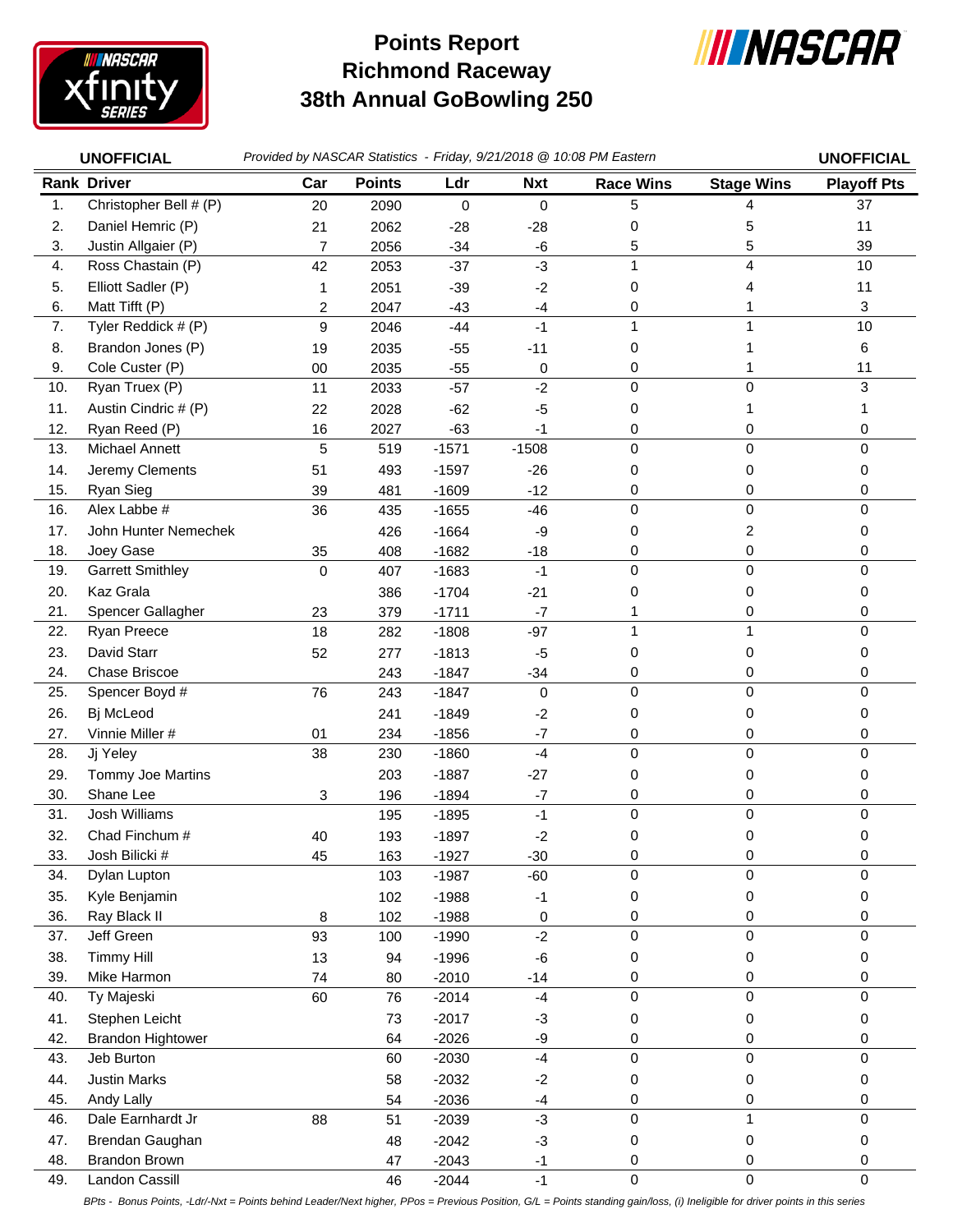|      | <b>Rank Driver</b>       | Car | <b>Points</b>       | Ldr     | <b>Nxt</b>       | <b>Race Wins</b> | <b>Stage Wins</b> | <b>Playoff Pts</b> |
|------|--------------------------|-----|---------------------|---------|------------------|------------------|-------------------|--------------------|
| 50.  | Caesar Bacarella         |     | 42                  | $-2048$ | $-4$             | 0                | 0                 | 0                  |
| 51.  | Katherine Legge          | 15  | 42                  | $-2048$ | 0                | 0                | 0                 | 0                  |
| 52.  | Brian Henderson          |     | 35                  | $-2055$ | $-7$             | $\mathbf 0$      | 0                 | 0                  |
| 53.  | Matt Mills #             | 78  | 34                  | $-2056$ | -1               | 0                | 0                 | 0                  |
| 54.  | James Davison            |     | 29                  | $-2061$ | $-5$             | 0                | 0                 | 0                  |
| 55.  | <b>Ryan Ellis</b>        |     | 27                  | $-2063$ | $-2$             | $\mathbf 0$      | $\mathbf 0$       | 0                  |
| 56.  | Scott Heckert            |     | 24                  | $-2066$ | $-3$             | 0                | 0                 | 0                  |
| 57.  | Casey Roderick           |     | 22                  | $-2068$ | $-2$             | 0                | 0                 | 0                  |
| 58.  | Morgan Shepherd          | 89  | 21                  | $-2069$ | $-1$             | 0                | $\mathbf 0$       | 0                  |
| 59.  | Mason Diaz               | 90  | 18                  | $-2072$ | $-3$             | 0                | 0                 | 0                  |
| 60.  | Ja Junior Avila          |     | 17                  | $-2073$ | $-1$             | 0                | 0                 | 0                  |
| 61.  | <b>Bill Elliott</b>      |     | 17                  | $-2073$ | $\mathbf 0$      | $\Omega$         | $\mathbf 0$       | 0                  |
| 62.  | Cole Rouse               |     |                     |         |                  |                  | 0                 |                    |
| 63.  |                          |     | 16                  | $-2074$ | -1               | 0                |                   | 0                  |
|      | Carl Long<br>Max Tullman | 66  | 16                  | $-2074$ | 0<br>$-2$        | 0<br>$\mathbf 0$ | 0<br>0            | 0                  |
| 64.  |                          |     | 14                  | $-2076$ |                  |                  |                   | 0                  |
| 65.  | Tony Mrakovich           |     | 13                  | $-2077$ | $-1$             | 0                | 0                 | 0                  |
| 66.  | Tim Cowen                |     | 11                  | $-2079$ | $-2$             | 0                | 0                 | 0                  |
| 67.  | Mike Skeen               |     | 9                   | $-2081$ | $-2$             | $\mathbf 0$      | 0                 | 0                  |
| 68.  | <b>Stan Mullis</b>       |     | 9                   | $-2081$ | 0                | 0                | 0                 | 0                  |
| 69.  | Angela Ruch              |     | 7                   | $-2083$ | $-2$             | 0                | 0                 | 0                  |
| 70.  | Peter Shepherd           |     | 6                   | $-2084$ | $-1$             | 0                | $\mathbf 0$       | $\mathbf 0$        |
| 71.  | Victor Gonzalez          |     | 6                   | $-2084$ | 0                | 0                | 0                 | 0                  |
| 72.  | Conor Daly               |     | 6                   | $-2084$ | 0                | 0                | 0                 | 0                  |
| 73.  | Quin Houff               | 4   | 6                   | $-2084$ | $\Omega$         | $\mathbf 0$      | $\mathbf 0$       | 0                  |
| 74.  | Donald Theetge           |     | 4                   | $-2086$ | $-2$             | 0                | 0                 | 0                  |
| 75.  | John Jackson             |     | 4                   | $-2086$ | 0                | 0                | 0                 | 0                  |
| 76.  | Dexter Bean              |     | $\mathbf{1}$        | $-2089$ | $-3$             | 0                | 0                 | 0                  |
| 77.  | James French             |     | 1                   | $-2089$ | 0                | 0                | 0                 | 0                  |
| 78.  | Dylan Murcott            |     | 1                   | $-2089$ | 0                | 0                | 0                 | 0                  |
| 79.  | Kyle Larson(I)           |     | $\mathsf{O}\xspace$ | $-2090$ | $-1$             | 4                | $\overline{7}$    | 0                  |
| 80.  | Brad Keselowski(I)       |     | 0                   | $-2090$ | 0                | 3                |                   | 0                  |
| 81.  | Joey Logano(I)           |     | 0                   | $-2090$ | 0                | 2                | 3                 | 0                  |
| 82.  | Kevin Harvick(I)         |     | $\mathbf 0$         | $-2090$ | $\mathbf 0$      | $\mathbf{1}$     | $\overline{2}$    | 0                  |
| 83.  | Kyle Busch(I)            |     | 0                   | $-2090$ | 0                |                  | ี                 | U                  |
| 84.  | Ryan Blaney(I)           |     | 0                   | $-2090$ | 0                |                  |                   | 0                  |
| 85.  | Austin Dillon(I)         |     | $\pmb{0}$           | $-2090$ | 0                |                  | $\mathbf 0$       | 0                  |
| 86.  | Chase Elliott(I)         |     | 0                   | $-2090$ | 0                | 0                |                   | 0                  |
| 87.  | Noah Gragson(I)          |     | 0                   | $-2090$ | 0                | 0                | 0                 | 0                  |
| 88.  | A J Allmendinger(I)      |     | $\mathbf 0$         | $-2090$ | $\mathbf 0$      | 0                | 1                 | 0                  |
| 89.  | Daniel Suarez(I)         |     | 0                   | $-2090$ | 0                | 0                | 0                 | 0                  |
| 90.  | Ty Dillon(I)             |     | 0                   | $-2090$ | 0                | 0                | 0                 | 0                  |
| 91.  | Denny Hamlin(I)          |     | $\mathsf{O}\xspace$ | $-2090$ | 0                | $\mathbf 0$      | $\mathbf 0$       | 0                  |
| 92.  | Jamie McMurray(I)        |     |                     |         |                  |                  |                   |                    |
| 93.  | Paul Menard(I)           |     | 0                   | $-2090$ | 0                | 0                | 0                 | 0                  |
| 94.  | Aric Almirola(I)         |     | 0                   | $-2090$ | 0<br>$\mathbf 0$ | 0<br>0           | 1<br>$\mathbf 0$  | 0<br>$\mathbf 0$   |
|      |                          |     | 0                   | $-2090$ |                  |                  |                   |                    |
| 95.  | Johnny Sauter(I)         |     | 0                   | $-2090$ | 0                | 0                | 0                 | 0                  |
| 96.  | Riley Herbst(I)          |     | 0                   | $-2090$ | 0                | 0                | 0                 | 0                  |
| 97.  | Justin Haley(I)          |     | 0                   | $-2090$ | $\mathbf 0$      | 0                | $\pmb{0}$         | $\mathbf 0$        |
| 98.  | Joe Nemechek(I)          |     | 0                   | $-2090$ | 0                | 0                | 0                 | 0                  |
| 99.  | Alex Bowman(I)           |     | 0                   | $-2090$ | 0                | 0                | 0                 | 0                  |
| 100. | <b>Bayley Currey</b>     | 55  | $\mathsf{O}\xspace$ | $-2090$ | $\mathbf 0$      | 0                | $\mathbf 0$       | 0                  |
| 101. | Blake Jones(I)           |     | 0                   | $-2090$ | 0                | 0                | 0                 | 0                  |
| 102. | Cody Ware(I)             |     | 0                   | $-2090$ | 0                | 0                | 0                 | 0                  |
| 103. | Jennifer Jo Cobb(I)      |     | 0                   | $-2090$ | 0                | $\mathbf 0$      | 0                 | 0                  |
| 104. | Gray Gaulding(I)         |     | 0                   | $-2090$ | 0                | 0                | 0                 | 0                  |
| 105. | Josh Reaume(I)           |     | 0                   | $-2090$ | 0                | 0                | 0                 | 0                  |

*BPts - Bonus Points, -Ldr/-Nxt = Points behind Leader/Next higher, PPos = Previous Position, G/L = Points standing gain/loss, (i) Ineligible for driver points in this series*